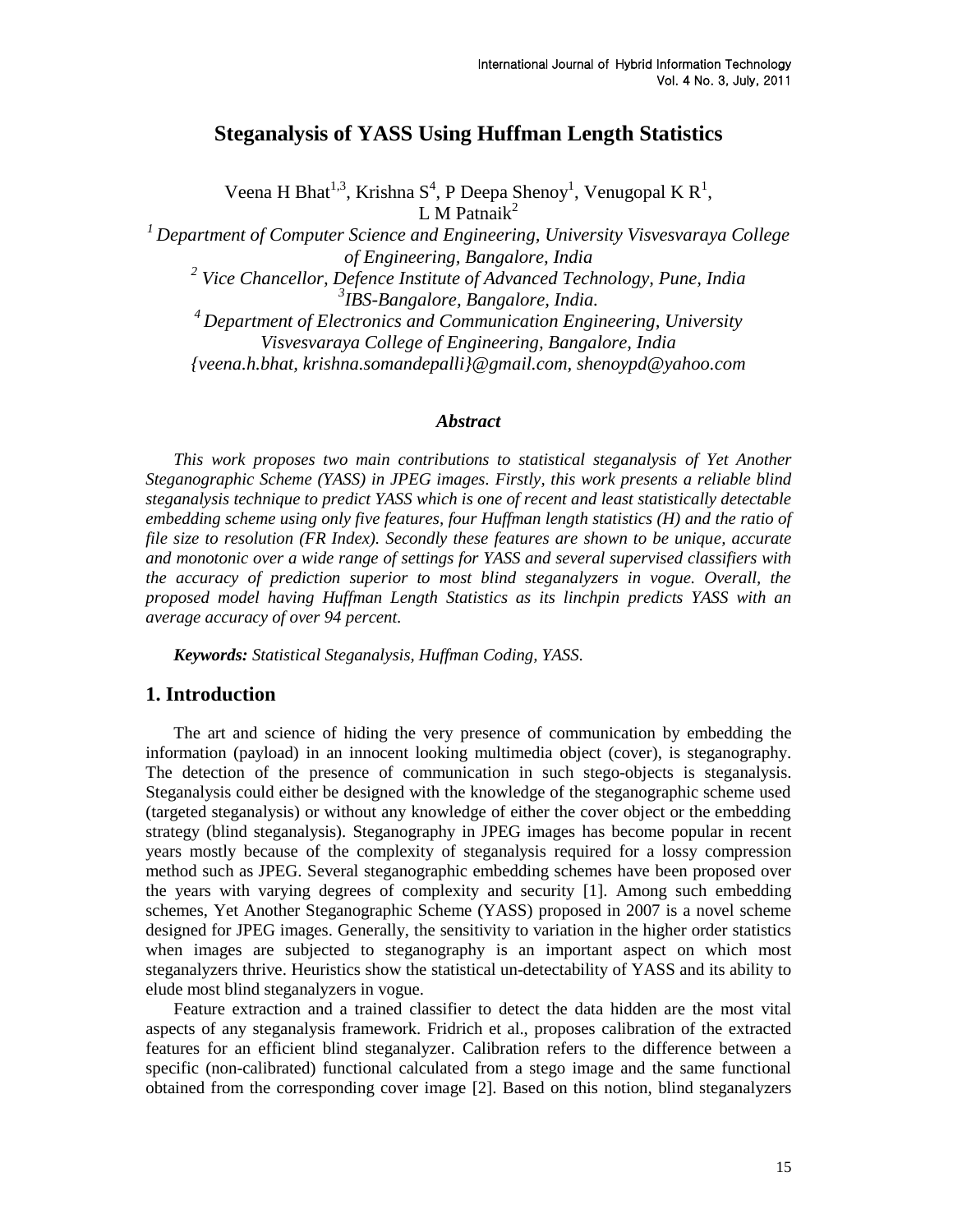can be classified as those techniques that use calibration of features extracted from stegoimages as predictors and those that don"t use calibration. Some steganalyzers that don"t use calibration adopt Markov processes to analyze the magnitudes of the quantized Block DCT (BDCT) coefficients of the JPEG images before and after embedding data (payload) in an image to detect any hidden data [3]. YASS is proven immune to both these kinds of attacks.

YASS is simple yet effective. Unlike prevalent steganographic methods, YASS does not embed data directly in JPEG coefficients. Instead, it uses the strategy of Quantization Index Modulation (QIM) to hide information in the quantized Discrete Cosine Transform (DCT) coefficients in randomly chosen 8×8 host blocks, whose locations may not coincide with the 8×8 grids used in JPEG compression. After embedding a payload, images are compressed back to JPEG format; this process of randomized embedding successfully evades attacks by calibrated steganalytic features [4]. Several techniques, blind and targeted attacks alike have been proposed for steganalysis of YASS. However, no blind steganalyzer is promising and most don"t offer reliable detection over the range of block sizes used for YASS. Targeted steganalysis techniques aimed at attacking YASS that consider the randomness of block sizes have shown an efficient accuracy of detection [4, 5].

This work presents a blind steganalyzer that works on uncalibrated statistical features for reliable detection of YASS over a wide range of settings. Section 2 outlines the related work. To make this paper self contained we have described the YASS in detail in section 3. The feature extraction is explained in section 4. The image database and the exploratory data analysis conducted on the image database is explained in section 5. Section 5 also tests the hypothesis of whether the selected attributes can be used to predict the embedded payload size. Section 6 describes the implementation; the model and classifiers used. Results and performance analyses are described in section 7. Conclusions and future work is given in section 8.

# **2. Related Works**

YASS, a JPEG steganographic technique, hides data in the non-zero DCT coefficients of randomly chosen 8×8 blocks [6]. YASS robustly embeds messages in digital images in a key dependent transform domain. This random embedding scheme remains resistant to most blind steganalyzers that employ analysis of higher order statistical features. YASS is further strengthened against statistical detection by the introduction of randomization, using a mixture based approach which is referred to as Extended YASS (EYASS) in [7, 8]. YASS and EYASS (explained in section 3) thus pose a new challenge to steganalysts to reconsider the predictor features extracted and algorithms designed for steganalysis so far.

The original proposers of YASS [6] evaluated its detectability against six popular blind steganalyzers [9, 10, 11, 12, 13, 14] using Support Vector Machines (SVM) as the classifier to demonstrate its robustness, however with a low embedding capacity. The improved YASS algorithm (EYASS) introduces more calculated randomness to the original YASS algorithm besides improving the embedding capacity [7]. K.Solanki et al., in their work [7] prove the non-detectability of EYASS by evaluating against two blind steganalyzers [9, 10]. The notion of employing self calibration features for statistical detection of YASS and its failure has been explored in [2].

Steganalysis of YASS / EYASS using four state-of-the-art steganalytic feature sets is proposed in [5]; CC-PEV, a 548 dimensional Cartesian-Calibrated Pevny feature set [5], 486 dimensional Markov process features (MP) [15], the Subtractive Pixel Adjacency Model (SPAM) feature set consisting of 686 features [14] and a combination of SPAM and CC-PEV to derive a 1,234 dimensional Cross-Domain Feature (CDF) set. These feature sets are used to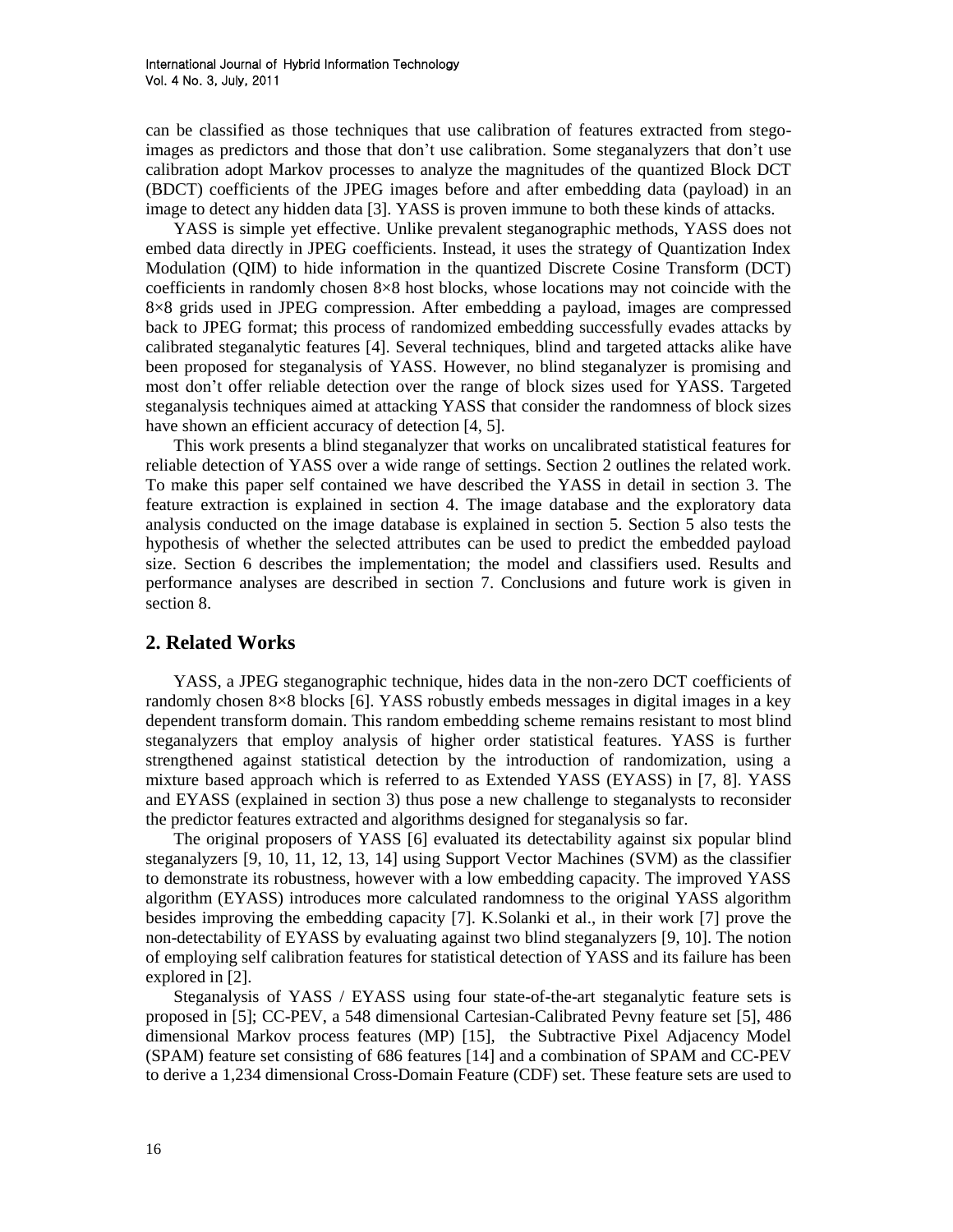evaluate YASS / EYASS techniques against twelve different settings of YASS and resulted in prediction with an error probability of less than 15% even for payloads as small as 0.03 bpac (bits per non-zero AC coefficient) and in small images. Huang et al., in a study of the security performance of YASS proves that the Markov Process feature set [10, 15] is the most accurate in detecting YASS [8]. A targeted steganalysis approach that successfully predicts YASS with a high accuracy has been proposed in the work, Steganalysis of YASS [4]. This steganalyzer explores two weaknesses of YASS - the insufficient randomization of the locations of the embedding host blocks and the introduction of zero coefficients by the Quantization Index Modulation embedding. Fisher Linear Discriminant analysis is used for classification.

The proposed work is focused on deploying the blind steganalytic features introduced in our previous work [16] to detect YASS and to further attempt to predict the big block size used during YASS embedding. Our goal is to analyze the performance of this proposed steganalytic model as a universal blind steganalyzer in an attempt to establish a statistical model for a JPEG image. That only five predictor features are being used by our proposed model is very notable. These features are unique, consistent and monotonic in nature.

# **3. YASS – Yet Another Steganographic Scheme**

Given an input image of resolution  $M \times N$ , the embedding process of YASS consists of the following steps [5]:

- a) An image is divided into non-overlapping consecutive  $B \times B$  ( $B > 8$ ) blocks so as to get  $M_B \times N_B$  blocks in the image where  $M_B = M/B$  and  $N_B = N/B$ . Henceforth, B is referred to as "Big block size".
- b) In each B-block, an 8×8 sub-block is randomly selected using a secret key shared only with the receiver.
- c) Two quality factors design quality factor  $QF_h$  and advertised quality factor  $QF_a$ of the final JPEG compression are identified.
- d) For each sub-block selected in step "b", a two-dimensional DCT is computed and these coefficients are further divided by quantization steps specified by QF**h**. This results in an output block with unrounded coefficients.
- e) A QIM scheme [17] is employed for data hiding in predetermined non-zero low frequency alternate current (AC) DCT coefficients (called candidate embedding bands). The unrounded coefficients whose rounding values are zeros and unrounded coefficients which are not in the candidate embedding bands are unaltered thereby preventing unnecessary visual as well as statistical artifacts being introduced. The resulting output blocks from step "d" are embedded with data and are referred to as data embedded blocks.
- f) The data embedded blocks are multiplied with the quantization steps specified by QF**<sup>h</sup>** and further the 2-D inverse DCT is performed (termed as modified blocks).
- g) Using the advertised quality factor QF**a**, the whole image is compressed using the standard JPEG format. Thus resulting in a "stegged" image. A Repeat Accumulate (RA) encoding framework is used to correct the errors that are caused during JPEG image compression as described in [6].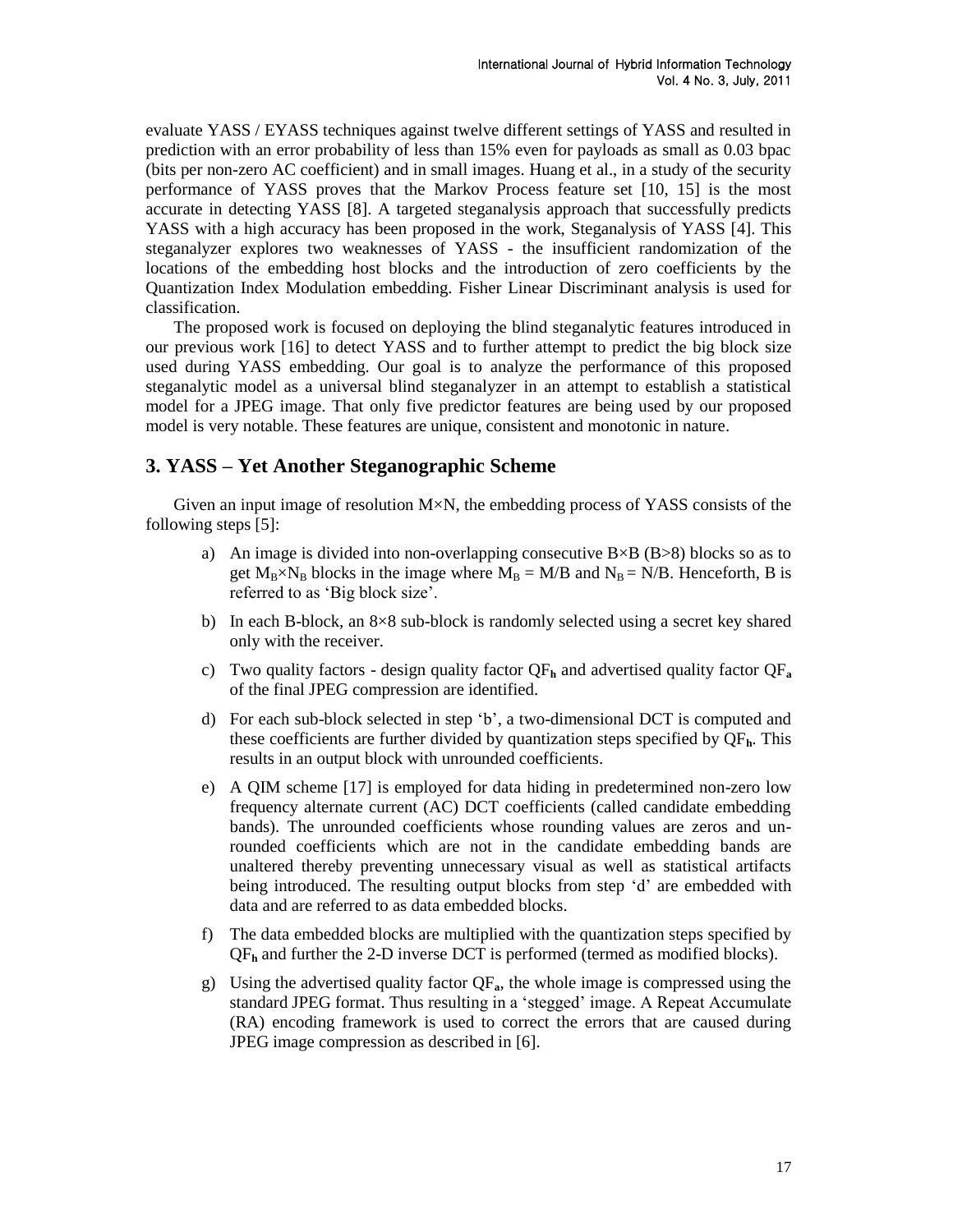EYASS introduces further randomness in two stages. Firstly, by randomly selecting the 8×8 embedding blocks from each of the big block size. Next, by the attack aware iterative embedding strategy, referred to as M1 [7], which lowers the error rate while increasing the embedding capacity as compared to the embedding capacity of YASS.

# **4. Feature Extraction – Huffman Length Statistics and FR Index**

### **4.1. Huffman Length Statistics**

Huffman coding, a data compression technique employed in JPEG image format, encodes DCT coefficients that are computed during JPEG compression with variable length codes assigned on statistical probabilities. A grayscale image employs 2 Huffman tables, one each for AC and DC portions. The number of particular lengths of the Huffman codes is unique for a given image of certain size, quality and resolution. The numerical statistics of the DC portion of the Huffman table is referred as Huffman length statistics (H). Almost 90% of the DCT coefficients of an image are encoded using Huffman codes of lengths ranging from 2 to 5 bits. The number of codes of lengths 6 to 16 bits is negligible. Hence we use only statistics of codes of length 2 to 5 bits denoted as H**2**, H**3**, H**<sup>4</sup>** and H**5**. These features are generated using a Huffman decoder on decompression of the JPEG bit-stream using Matlab as a tool. A considerable variation can be observed in the Huffman code length statistics before and after embedding as illustrated in table 1.

| <b>Huffman Length Statistics</b> | <b>Notation</b> | <b>Before embedding</b> | After embedding |
|----------------------------------|-----------------|-------------------------|-----------------|
| No. of codes of length 1 bit     |                 |                         |                 |
| No. of codes of length 2 bits    | н,              | 1287                    | 3275            |
| No. of codes of length 3 bits    | Н3              | 549                     | 2514            |
| No. of codes of length 4 bits    | H,              | 360                     | 318             |
| No. of codes of length 5 bits    | н,              | 158                     | 125             |
| No. of codes of length 6 bits    | $H_6$           | 187                     | 104             |
| No. of codes of length 7 bits    | H7              | 6                       | 0               |
|                                  |                 |                         |                 |
|                                  |                 |                         |                 |
| No. of codes of length 16 bits   | $H_{16}$        |                         |                 |

**Table 1. Huffman Length Statistics Before and After YASS for 507×788 Image.**

Some of the scoring features of the proposed Huffman Length Statistics for reliable detection of YASS are as follows:

- a) The pseudo random number generator used to locate the  $8\times8$  block in the B $\times$ B block successfully confuses a steganalyzer looking for anomalies related to synchronous blocks, however the proposed Huffman Length Statistics reflect the extra bits that are embedded by YASS irrespective of the complexity it uses to distort the steganalyzer's perception of synchronous blocks.
- b) The randomized embedding strategy of YASS can successfully evade detection when calibrated features are used as predictors. In contrast to this the Huffman Length Statistics identified by [18], are non-calibrated and are computed from both cover and stego images and are used as predictors for supervised learning.
- c) One of the important characteristics of the Huffman coding algorithm is its "unique prefix property" that is no code is a prefix to any other code, making the codes assigned to the symbols unique. This fact further supports our choice of Huffman Length Statistics as predictor features. The correlation between these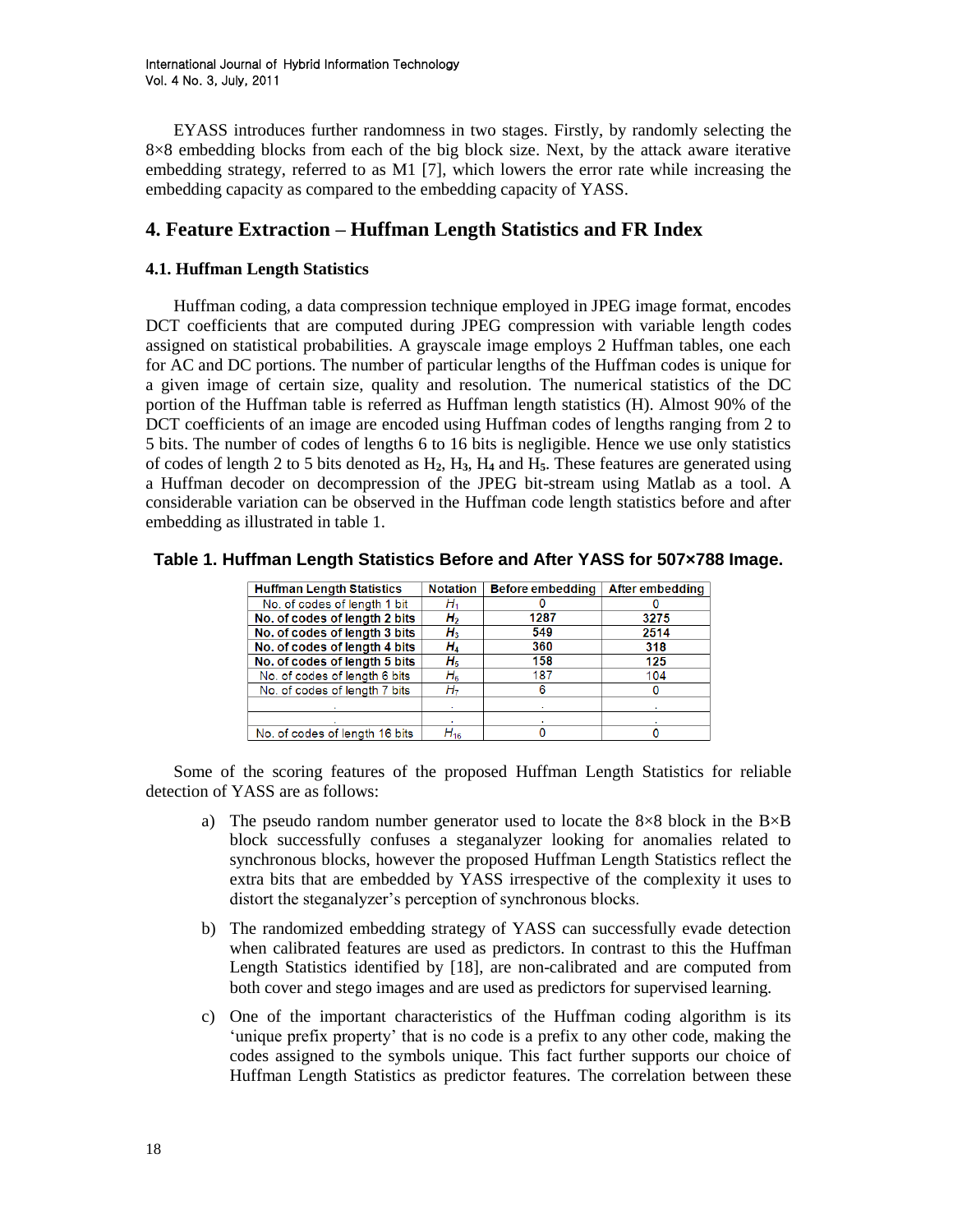statistics is low as shown in table 4 which reflects on the non-linear nature of these features.

# **4.2. FR Index: Ratio of File Size to Resolution of an Image**

When an image is compressed to the JPEG format, based on the resolution of the image, its quality, the compression ratio and few other factors, the resulting JPEG file takes up a particular file size. This indicates that the file size and the resolution of an image and further its quality are interrelated. Thus the ratio of file size of the image in bytes to that of its resolution is found to be unique and in a certain range for a given resolution, this functional is termed "FR Index". In our cover image database, the FR index ranges from 0.0162 to 0.921.

# **5. Image Database**

One of the important aspects of performance evaluation of any steganalyzer is the nature of image database employed in implementation. JPEG images are a popular format for storing, presenting and exchanging images. Grayscale JPEG images are selected for our study as it is harder to detect hidden data in grayscale images as compared to color images where steganalysis can utilize dependencies between color channels. The images used span across a wide vagary of sizes, resolutions and textures.

| $QF_h$ l Q $F_a$              | <b>B</b> (big block size) | <b>Notation</b> |
|-------------------------------|---------------------------|-----------------|
|                               | 9                         | YASS1           |
| rand(50,60,70)/rand(50,60,70) | 10                        | YASS2           |
|                               | 12                        | YASS3           |
|                               | 14                        | YASS4           |
|                               | 9                         | YASS5           |
| 75/75                         | 10                        | YASS6           |
|                               | 12                        | YASS7           |
|                               | 14                        | YASS8           |
|                               | 9                         | YASS9           |
| 50/75                         | 10                        | YASS10          |
|                               | 12                        | YASS11          |
|                               | 14                        | YASS12          |
|                               | 9                         | YASS13          |
| 50/50                         | 10                        | YASS14          |
|                               | 12                        | YASS15          |
|                               | 14                        | YASS16          |

**Table 2. Embedding Setting of YASS and Notations Used (QFh - Quality Factor, QFa - Advertised Quality Factor and B the Big Block Size).**

The entire image database used in the experiments consists of over 20,000 images among which over 2,000 are used as cover images. The cover images are taken from the database provided by Memon et al [18]. A subset of 1000 cover images is embedded with 16 different combinations of YASS settings. Embedding with YASS was carried out in Matlab using the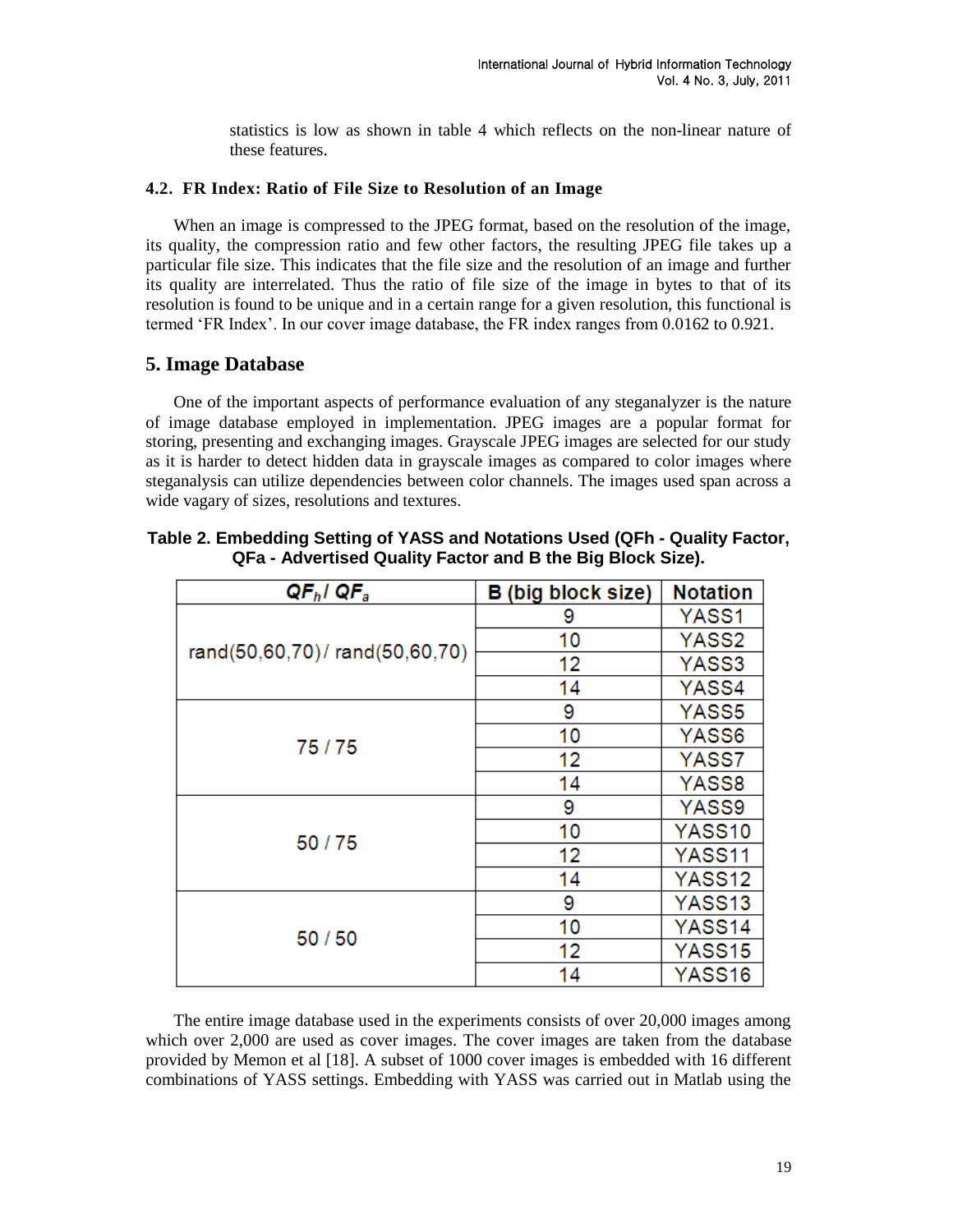code provided by Anindya Sarkar [7]. This code implements EYASS which is an improvement to YASS. Figure 1 shows a sample of the images that are used in this work.

Three parameters are used in these 16 settings namely; the design quality factor  $(QF_h)$ , the advertised quality factor (QF**a**) and big block size (B). Big block sizes of 9, 10, 12 and 14 are tested against two sets of quality factor settings. The first setting is where  $QF_h$  and  $QF_a$  are chosen randomly from a combination of 50, 60 and 70, the second set being combinations of quality factors 50 and 75 for QF**<sup>h</sup>** and QF**<sup>a</sup>** respectively. For convenience, in this work we denote these settings of YASS as YASS1, YASS2 upto YASS16. The embedding parameters and its corresponding notation are detailed in table 2. In table 2, 'rand $(50,60,70)$ ' implies that the quality factors are chosen randomly amongst these three numbers.



**Fig. 1. Images of Different Resolution and with Varying Properties.**

# **5.1 Exploratory Data Analysis of the Image Database**

The preliminary data analysis on the image database employed shows that it would be difficult to differentiate between stego and cover images using first order histogram statistics as predictor features to train a classifier. The features described in the previous section are adopted for predictor features.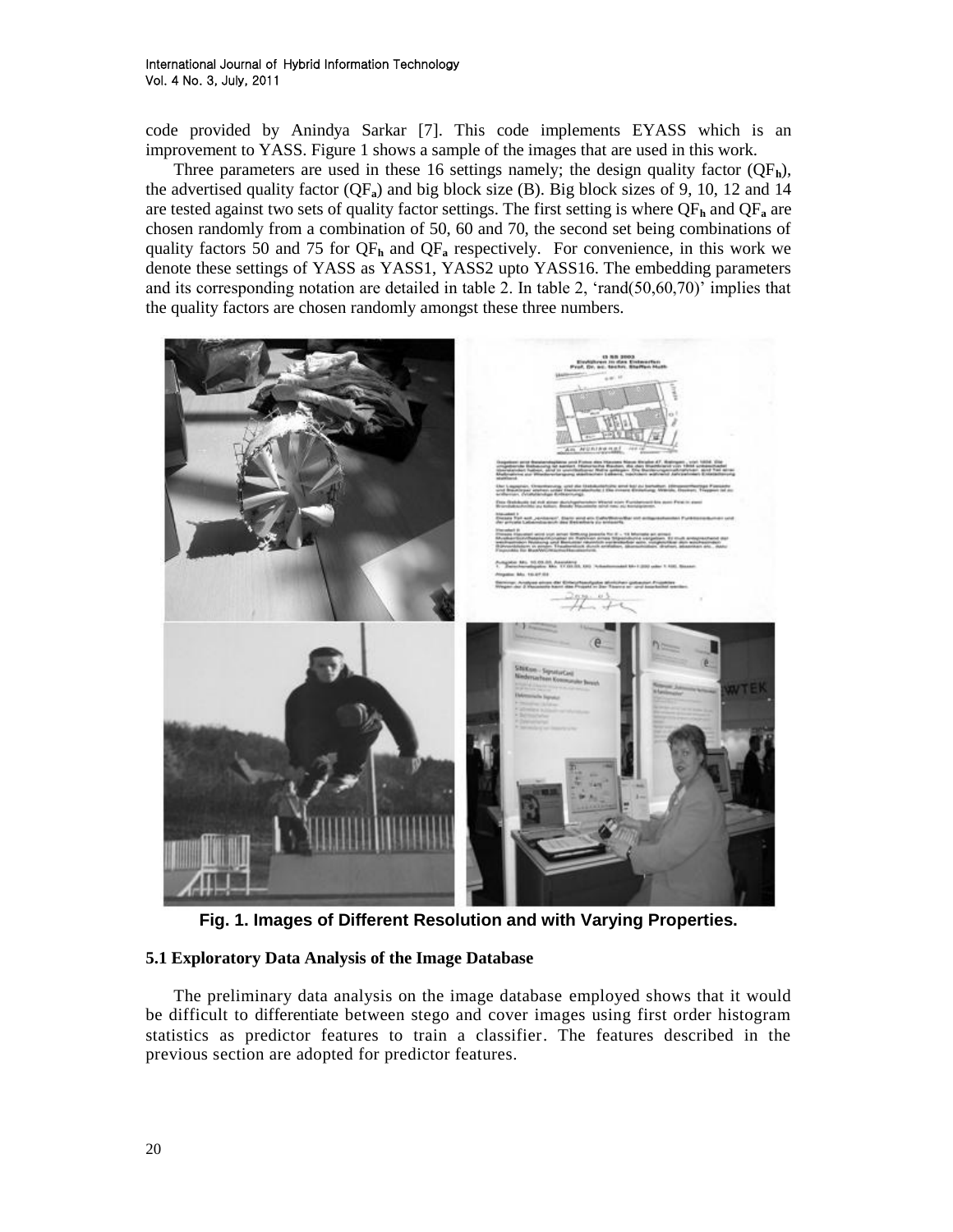| <b>Block Size 9</b> |                 |                      |             |        |        |  |  |  |
|---------------------|-----------------|----------------------|-------------|--------|--------|--|--|--|
|                     | <b>FRIndex</b>  | H <sub>2</sub>       | $H_3$       | H4     | H5     |  |  |  |
| Min                 | 0.0164          | 18                   | 159         | 0      | 0      |  |  |  |
| Max                 | 0.9214          | 9456                 | 9468        | 2432   | 2517   |  |  |  |
| Mean                | 0.2104          | 1073.5               | 4132.7      | 532.79 | 357.45 |  |  |  |
| Std Dev.            | 0.1568          | 1241.7               | 1363.7      | 434.54 | 429.71 |  |  |  |
| <b>Skewness</b>     | 1.5378          | 2.6029               | 0.2387      | 1.0495 | 1.28   |  |  |  |
| <b>Kurtosis</b>     | 2.3593          | 8.7716               | 0.7552      | 0.7282 | 1.3049 |  |  |  |
|                     |                 | <b>Block Size 10</b> |             |        |        |  |  |  |
|                     | <b>FR Index</b> | H <sub>2</sub>       | ${\sf H}_3$ | Н4     | H5     |  |  |  |
| Min                 | 0.0162          | 18                   | 163         | 0      | 0      |  |  |  |
| Max                 | 0.9214          | 9456                 | 9468        | 2432   | 2517   |  |  |  |
| Mean                | 0.2105          | 1071.6               | 4134.6      | 532.74 | 357.47 |  |  |  |
| Std Dev.            | 0.1568          | 1241.7               | 1364.4      | 434.59 | 429.7  |  |  |  |
| <b>Skewness</b>     | 1.5387          | 2.6123               | 0.2375      | 1.0493 | 1.2801 |  |  |  |
| <b>Kurtosis</b>     | 2.362           | 8.8287               | 0.749       | 0.7274 | 1.3052 |  |  |  |
|                     |                 | <b>Block Size 12</b> |             |        |        |  |  |  |
|                     | <b>FRIndex</b>  | H <sub>2</sub>       | $H_3$       | H4     | H5     |  |  |  |
| Min                 | 0.0163          | 18                   | 158         | 0      | 0      |  |  |  |
| Max                 | 0.9214          | 9456                 | 9468        | 2432   | 2517   |  |  |  |
| Mean                | 0.2104          | 1069.6               | 4136.6      | 532.81 | 357.47 |  |  |  |
| Std Dev.            | 0.1568          | 1241.9               | 1365.8      | 434.49 | 429.7  |  |  |  |
| <b>Skewness</b>     | 1.5388          | 2.6268               | 0.2345      | 1.0499 | 1.28   |  |  |  |
| Kurtosis            | 2.3595          | 8.9151               | 0.7386      | 0.7293 | 1.3051 |  |  |  |
|                     |                 | <b>Block Size 14</b> |             |        |        |  |  |  |
|                     | <b>FRIndex</b>  | H <sub>2</sub>       | $H_3$       | Н4     | H5     |  |  |  |
| Min                 | 0.0162          | 18                   | 156         | 0      | 0      |  |  |  |
| Max                 | 0.9214          | 9456                 | 9468        | 2432   | 2517   |  |  |  |
| Mean                | 0.2103          | 1069.5               | 4136.7      | 532.89 | 357.5  |  |  |  |
| Std Dev.            | 0.1569          | 1244.7               | 1367.3      | 434.46 | 429.68 |  |  |  |
| <b>Skewness</b>     | 1.5386          | 2.6308               | 0.2325      | 1.0499 | 1.2802 |  |  |  |
| <b>Kurtosis</b>     | 2.357           | 8.9096               | 0.7336      | 0.7296 | 1.3055 |  |  |  |

**Table 3. Descriptive Statistics of the Images of QFh/QFa = 50/50 Across Block Sizes 9,10,12,14.**

The five identified image features which serve as the inputs for the blind steganalyzer are the FR Index and the Huffman bit code length statistics H**2**, H**3**, H**<sup>4</sup>** and H**5**. The descriptive statistics along with the first order statistics of the images for the quality factor ratio  $QF_h/QF_a = 50/50$  across the block sizes 9,10,12 and 14 are as shown in table 3.

Further, we employ correlation between the features extracted to derive insight into the nature of the feature space which could further aid the choice of the classifier. The correlation between the features selected, that is the FR Index and the H**2**, H**3**, H**<sup>4</sup>** and H**<sup>5</sup>**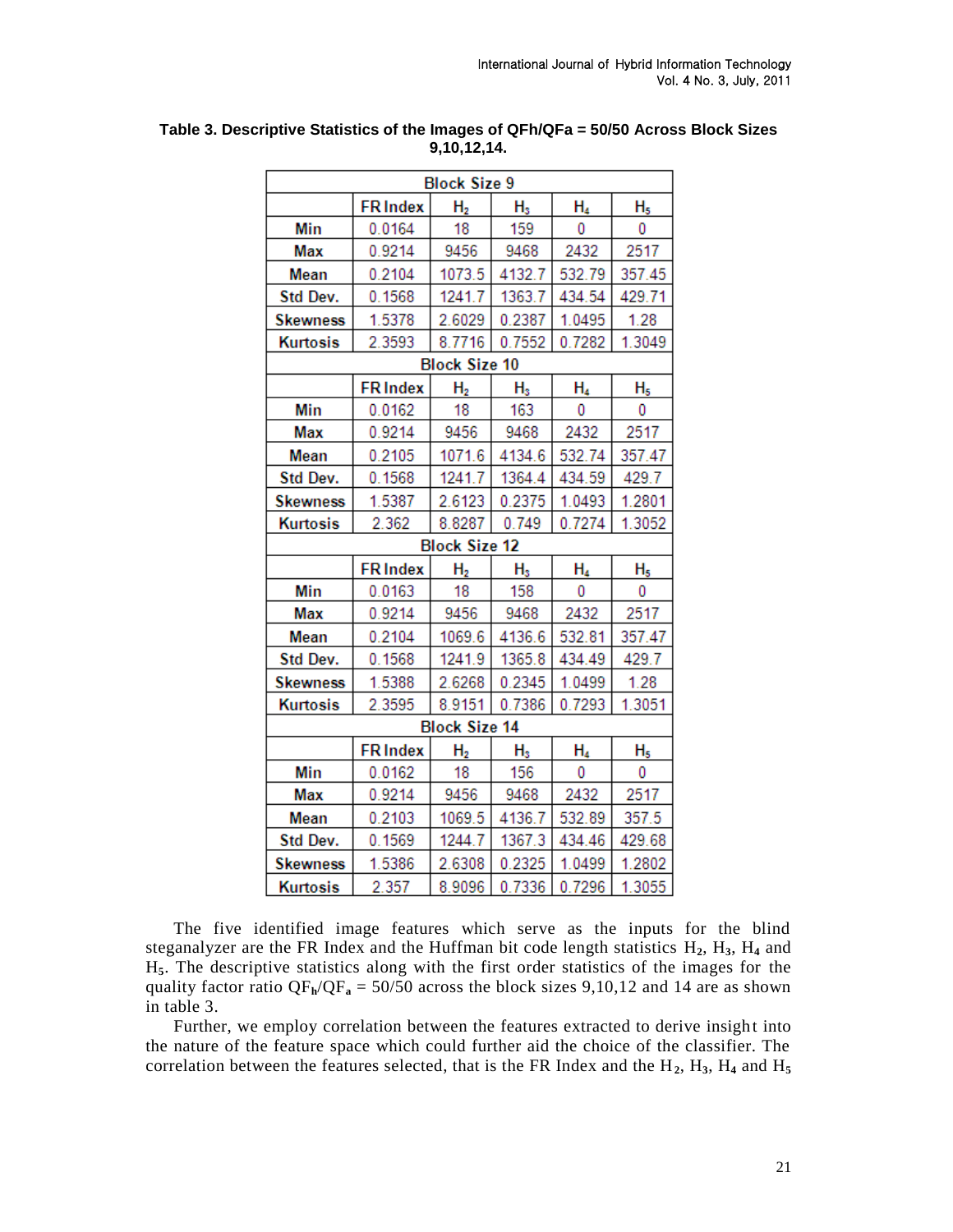extracted from the images, shown in Table 4, for the images where the  $QF_h/QF_a = 50/50$ and the block size being 9.

|                 | <b>FR Index</b> | Н,       | $H_3$    | Н,    |  |
|-----------------|-----------------|----------|----------|-------|--|
| <b>FR Index</b> |                 |          |          |       |  |
| ${\sf H_2}$     | $-0.455$        |          |          |       |  |
| ${\sf H}_3$     | $-0.356$        | $-0.175$ |          |       |  |
| н,              | 0.701           | $-0.445$ | $-0.101$ |       |  |
|                 | 0.805           | $-0.382$ | $-0.305$ | 0.906 |  |

### **Table 4. Correlation Values for the Input Attributes Selected for Steganalysis.**

# **5.2 Hypotheses Testing in Attempt to Predict the Big Block Size Used.**

As explained earlier, one of the main contributions of YASS is the concept of using randomized embedding block size, which is quantitatively measured by "B", the big block size. If a blind steganalyzer capable of detecting the presence of YASS can also predict big block size used, it would take this work one step further down steganalysis. This is to infer that the steganalyzer not only detects the presence but could also be able to extract the data hidden, atleast the metadata of the data hidden. Hence we test if the features extracted to detect YASS can also be used to predict B amongst the instances predicted positive of steganography. In this section, we test hypotheses to analyze the nature of the predictor features.

|                           | <b>FRIndex</b> | Η,       | $H_3$    | H,       | H <sub>5</sub> |
|---------------------------|----------------|----------|----------|----------|----------------|
| Mean                      | 0.10268        | 1566.506 | 4533.919 | 218.1265 | 28.85425       |
| <b>Standard Error</b>     | 0.00062        | 21.27569 | 18.42347 | 2.400869 | 0.510775       |
| Median                    | 0.09794        | 1145.5   | 4641     | 185      | 20             |
| Mode                      | 0.08879        | 1217     | 4828     | 190      | 0              |
| <b>Standard Deviation</b> | 0.03925        | 1345.593 | 1165.202 | 151.8443 | 32.30423       |
| <b>Sample Variance</b>    | 0.00154        | 1810620  | 1357697  | 23056.68 | 1043.563       |
| <b>Kurtosis</b>           | 0.78522        | 6.179448 | 1.158532 | 2.195515 | 19.98233       |
| <b>Skewness</b>           | 0.69407        | 2.255164 | 0.108432 | 1.252017 | 3.103356       |
| Range                     | 0.26401        | 8436     | 9087     | 1054     | 392            |
| <b>Minimum</b>            | 0.0162         | 177      | 156      | 0        | 0              |
| <b>Maximum</b>            | 0.28021        | 8613     | 9243     | 1054     | 392            |

**Table 5. Descriptive Statistics of the Input Attributes of the 'Stegged' Image Database.**

As the data is non-linear in nature, we selected the Student t-test to test our hypotheses. The mean, standard error, standard deviation, sample variance, kurtosis and skewness of the data under test for the four groups and for the attributes FR Index and H2 is shown in table 6. The results show that it is difficult to differentiate between the groups which vary based on the selected block size.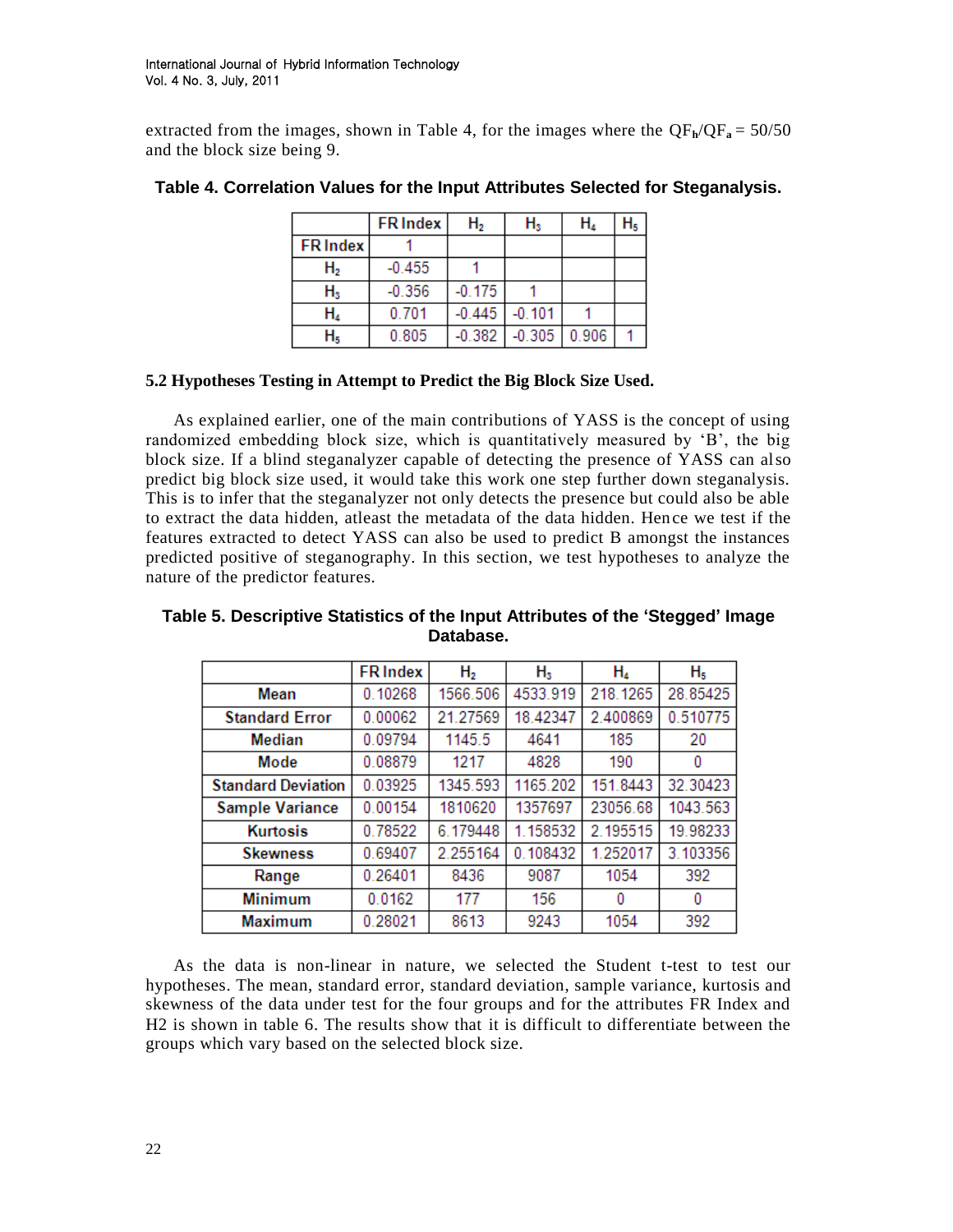| <b>Block</b> | Variable        | <b>Mean</b> | <b>Std. Error</b> | Std. Dev. | Sample<br>Variance | <b>Kurtosis</b> | <b>Skewness</b> |
|--------------|-----------------|-------------|-------------------|-----------|--------------------|-----------------|-----------------|
|              | <b>FR</b> Index | 0.102784    | 0.001248          | 0.039455  | 0.001557           | 0.77117         | 0.693034        |
|              | Н,              | 1571.439    | 42.4637           | 1342.82   | 1803166            | 6.157431        | 2.244415        |
| 9            | H <sub>2</sub>  | 4529.064    | 36.79504          | 1163.561  | 1353875            | 1.179146        | 0.116173        |
|              | $H_3$           | 218.089     | 4.80496           | 151.9462  | 23087.64           | 2.213984        | 1.254626        |
|              | $H_4$           | 28.813      | 1.021135          | 32.29112  | 1042.717           | 19.82591        | 3.097035        |
|              | FR Index        | 0.102866    | 0.001246          | 0.039386  | 0.001551           | 0.77327         | 0.688747        |
|              | Н,              | 1567.695    | 42.50649          | 1344.173  | 1806802            | 6.194359        | 2.252526        |
| 10           | Н,              | 4532.863    | 36.80851          | 1163.987  | 1354866            | 1.170278        | 0.115298        |
|              | $H_3$           | 217.993     | 4.807237          | 152.0182  | 23109.53           | 2.247229        | 1.260559        |
|              | H4              | 28.854      | 1.020254          | 32.26325  | 1040.918           | 19.93517        | 3.092471        |
|              | FR Index        | 0.102627    | 0.001239          | 0.039174  | 0.001535           | 0.80308         | 0.695695        |
|              | Н,              | 1563.56     | 42.56516          | 1346.029  | 1811793            | 6.258299        | 2.267266        |
| 12           | н,              | 4536.858    | 36.86279          | 1165.704  | 1358865            | 1.158694        | 0.106988        |
|              | $H_3$           | 218.136     | 4.798966          | 151.7566  | 23030.08           | 2.176596        | 1.248134        |
|              | $H_4$           | 28.851      | 1.023527          | 32.36678  | 1047.608           | 20.51955        | 3.138523        |
|              | FR Index        | 0.102442    | 0.001235          | 0.039049  | 0.001525           | 0.823497        | 0.701735        |
|              | Н,              | 1563.328    | 42.73305          | 1351.338  | 1826114            | 6.218399        | 2.266519        |
| 14           | H <sub>2</sub>  | 4536.89     | 36.97586          | 1169.279  | 1367214            | 1.161783        | 0.09585         |
|              | $H_3$           | 218.288     | 4.802985          | 151.8837  | 23068.67           | 2.195138        | 1.250366        |
|              | Η,              | 28.899      | 1.02281           | 32.3441   | 1046.141           | 19.96285        | 3.099141        |

**Table 6. Descriptive Statistics of the Attributes Across the Block Size.**

The result of the 2-tailed t-test gives a Fischer"s Test value of 0.027, and a "**t**" value of 0.366, which is not significant, indicating that the null hypotheses (that the sample means are different) cannot be accepted. By this we infer that the big block size (B) cannot be estimated using the input features FR Index,  $H_2$ ,  $H_3$ ,  $H_4$  and  $H_5$ . However, experiments show that the proposed feature space is effective in detecting YASS.

# **6. Implementation**

#### **6.1. Model**

Figure 2 illustrates the Huffman feature extraction model used by the proposed steganalyzer. The model is designed to extract the four Huffman Length Statistics;  $H_2$ ,  $H_3$ ,  $H_4$ and H**<sup>5</sup>** from a grayscale JPEG image using a Huffman decoder. A fast Huffman decoder is used to extract the two Huffman tables, one each of AC and DC portions, the code buffer holds all the codes decoded from which the required statistics (number of 2 to 5 bit code lengths from DC portion only) are selectively separated and fed to the functional space of the classifier.



**Fig. 2. Proposed Steganalyzer Model Illustrating Huffman Feature Extraction.**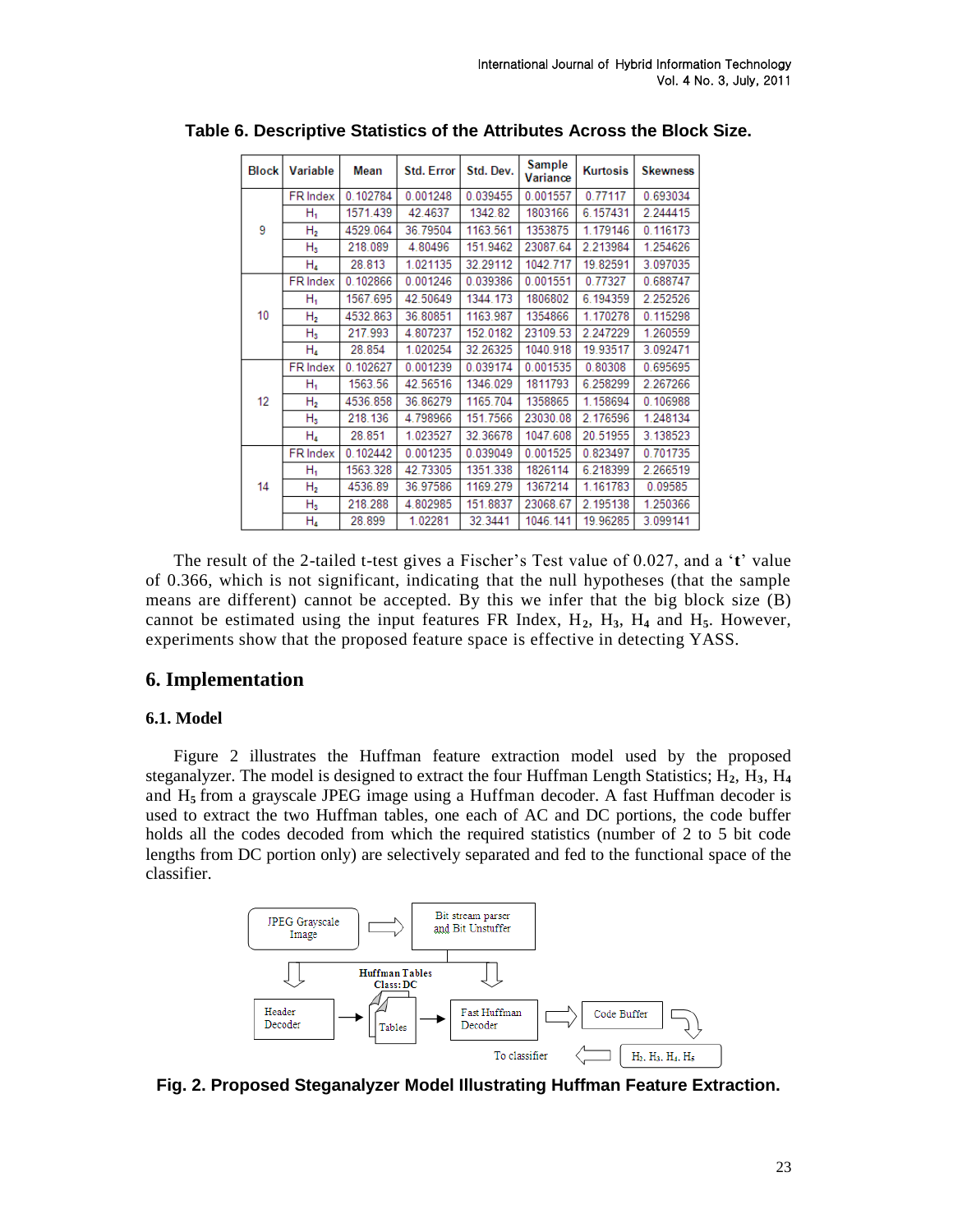#### **6.2. Classification**

In any blind statistical steganalyzer, the classifier used for pattern recognition plays a pivotal role. In this work we use three different classifiers to evaluate the features extracted; Artificial Neural Networks (ANN), Support Vector Machines (SVM) and Random Forests (RF). The functional space for these classifiers consists of five variables, the four Huffman Length Statistics;  $H_2$ ,  $H_3$ ,  $H_4$  and  $H_5$ and FR Index and is designed for binary classification to distinguish stego images from genuine ones.

To train and test each classifier for each of the 16 combinations of YASS settings, the following steps are followed:

- The image database is divided into several combinations of training and testing sets for each of the 16 YASS settings tested. In each trial, 60% of the data is used for training the classifier.
- To evaluate the accuracy of the model, the minimal total average probability of error  $(P_e)$  is computed, given by:

$$
P_e = (P_{FP} + P_{FN})/2
$$
 (1)

where  $P_{FP}$  and  $P_{FN}$  are the probability of false positives and false negatives of the test images respectively.

**Artificial Neural Networks (ANN)** is a computational model that simulates an interconnected group of artificial neurons to process the data [19]. ANNs can be efficiently used for pattern recognition and classification problems. In this work we use a feed forward back-propagation neural network with a single hidden layer of 3 neurons with radial basis function as the activation function. Softmax function is used in the output layer to aid binary classification.

**Support Vector Machines (SVM)** are a set of related supervised learning methods used for classification and regression. This technique constructs one or more hyperplanes for classification. A good separation is achieved by the hyperplane that has the largest functional margin which leads to a lower generalization error of the classifier [20]. In this work we employ a C type binary class SVM with a Gaussian kernel; the two hyper-parameters of the C-SVMs; penalty parameter C and kernel width  $\gamma$  are estimated using a 10-fold crossvalidation employing grid-search over the following multiplicative grid.

$$
(C, \gamma) \in [(2i, 2j)] \text{ i } C \{1, ..., 10\}, j \in \{-10, ..., 2\}]
$$
 (2)

**Random Forests (RF)** is an ensemble classifier that comprises of many decision trees and outputs the class that is the mode of the individual tree's output. This method combines Breiman's "bagging" idea and the random selection of features [21] to construct an ensemble of decision trees. The number of trees is kept constant at 500 and the maximum number of nodes is varied from 3 to 9 for a sufficiently low Out-of-Bag (OOB) error with 2 variables tried at each split, these values are computed and assigned by a tune function proposed in R [22].

These techniques are selected to evaluate the proposed model as they can classify nonlinear data with a huge number of instances effectively. The performance of each of these classifiers across different bock sizes are described in section 7**,** further error probability (P**e**) and ROC are computed, evaluated and compared with existing works in section 7.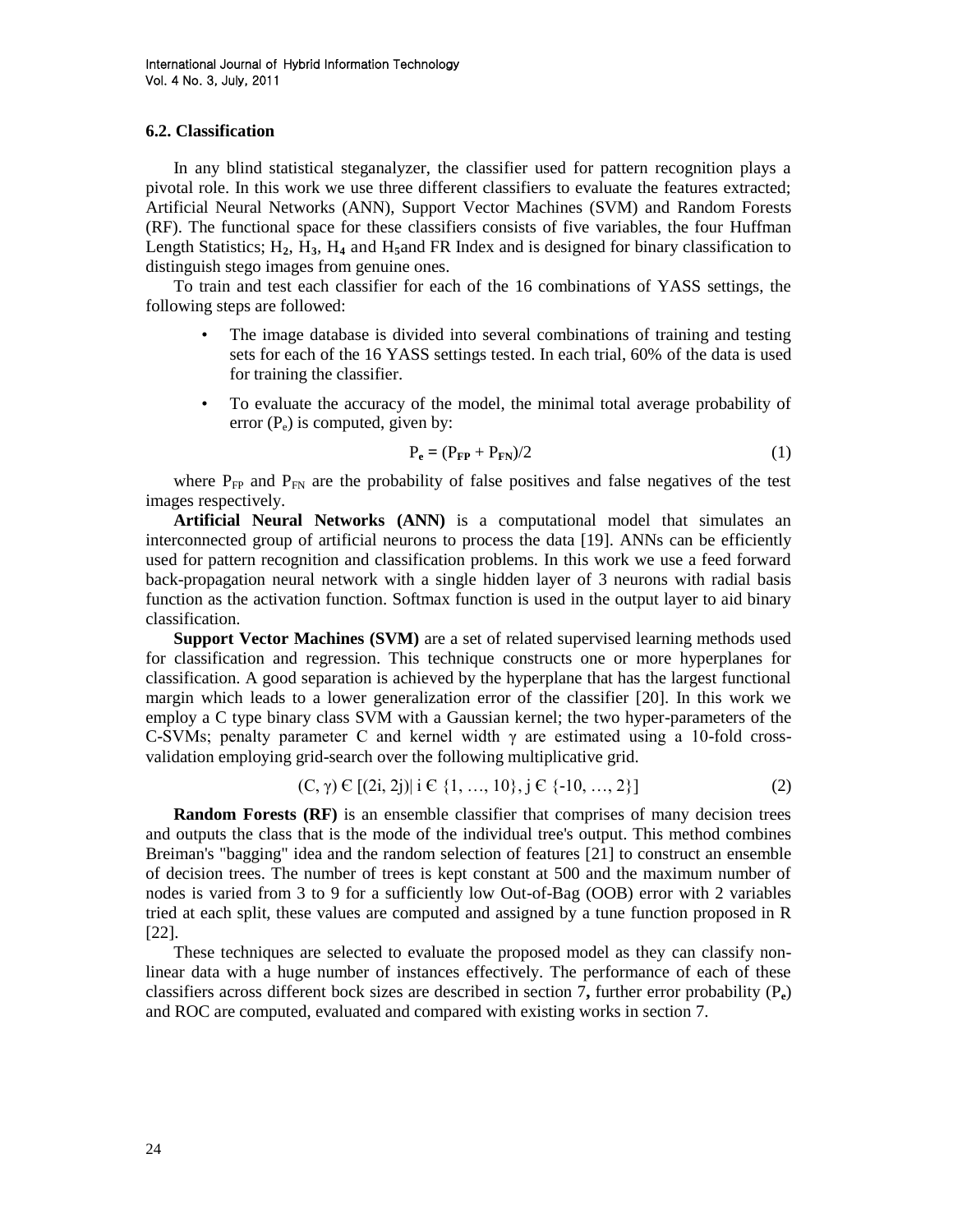# **7. Results and Performance Analyses**

Table 7 illustrates the error probability P**<sup>e</sup>** for all the 16 settings of YASS tested across the classifiers - ANN, SVM and RF. It can be observed that ANN Classifier gives the best and consistent performance of detecting YASS.

|                     | Error Probability $P_e$ (%) for Classifiers |      |      |  |  |  |
|---------------------|---------------------------------------------|------|------|--|--|--|
| <b>YASS Setting</b> | ANN                                         | SVM  | RF   |  |  |  |
| YASS1               | 4.83                                        | 5.16 | 4.81 |  |  |  |
| YASS2               | 3.83                                        | 6.67 | 5.62 |  |  |  |
| YASS3               | 5.00                                        | 6.76 | 5.56 |  |  |  |
| YASS4               | 4.50                                        | 6.76 | 5.53 |  |  |  |
| YASS5               | 4.33                                        | 6.89 | 6.66 |  |  |  |
| YASS6               | 4.66                                        | 6.76 | 6.19 |  |  |  |
| YASS7               | 4.83                                        | 6.65 | 5.96 |  |  |  |
| YASS8               | 4.83                                        | 6.65 | 6.08 |  |  |  |
| YASS9               | 4.16                                        | 7.35 | 6.55 |  |  |  |
| YASS <sub>10</sub>  | 4.16                                        | 7.22 | 6.78 |  |  |  |
| YASS11              | 4.33                                        | 6.89 | 6.55 |  |  |  |
| YASS <sub>12</sub>  | 4.33                                        | 7.01 | 6.55 |  |  |  |
| YASS13              | 0.50                                        | 2.07 | 0.92 |  |  |  |
| YASS14              | 0.16                                        | 2.07 | 0.92 |  |  |  |
| YASS15              | 0.16                                        | 2.07 | 1.03 |  |  |  |
| YASS16              | 0.16                                        | 2.07 | 1.03 |  |  |  |

# **Table 7. Error Probability for Various YASS Settings Using ANN, SVM and RF.**

Over all we conclude that the proposed model detects YASS with an accuracy of more than 99% for both QF**<sup>h</sup>** and QF**<sup>a</sup>** set to 50 and for all four big block sizes; 9, 10, 12 and 14. Further, it can be observed the error probability is consistent for several settings of YASS that shows the reliability of the proposed steganalyzer.

The confusion matrix, ROC curve and the accuracy plot for the best (YASS4) and least accuracy (YASS14) of the proposed steganalyzer are shown in figure 3. The 60% of the input data set was selected as the training set, to train the ANN classifier and 40% was used for testing the classifier. Figure 4a shows the scatter plot of the parameters  $H_5$  and FR Index against the target attribute and figure 4b against the predicted target attribute for YASS4 setting. As the accuracy of the proposed model is high, the difference in the scatter plots illustrating the mapping of the attributes  $(H_5 \text{ and } FR \text{ Index})$  against the actual target and the predicted target is minimal.

Though the image database is implemented using EYASS, we evaluate against the YASS too as the features extracted in this work do not depend on the further randomization attributed by EYASS. We adopt a four-fold methodology to evaluate the performance of the proposed blind steganalyzer against existing methods. First, the proposed model is compared with the set of 6 blind steganalyzers tested in [6]; secondly, the 2 steganalyzers reported EYASS [7] are used to evaluate. The results are further compared against steganalysis using the four schemes described in [5] for the twelve settings of YASS. Finally, we compare the proposed method against the work in [8] where security performance of YASS against four state-of-the-art blind JPEG steganalyzers is reported.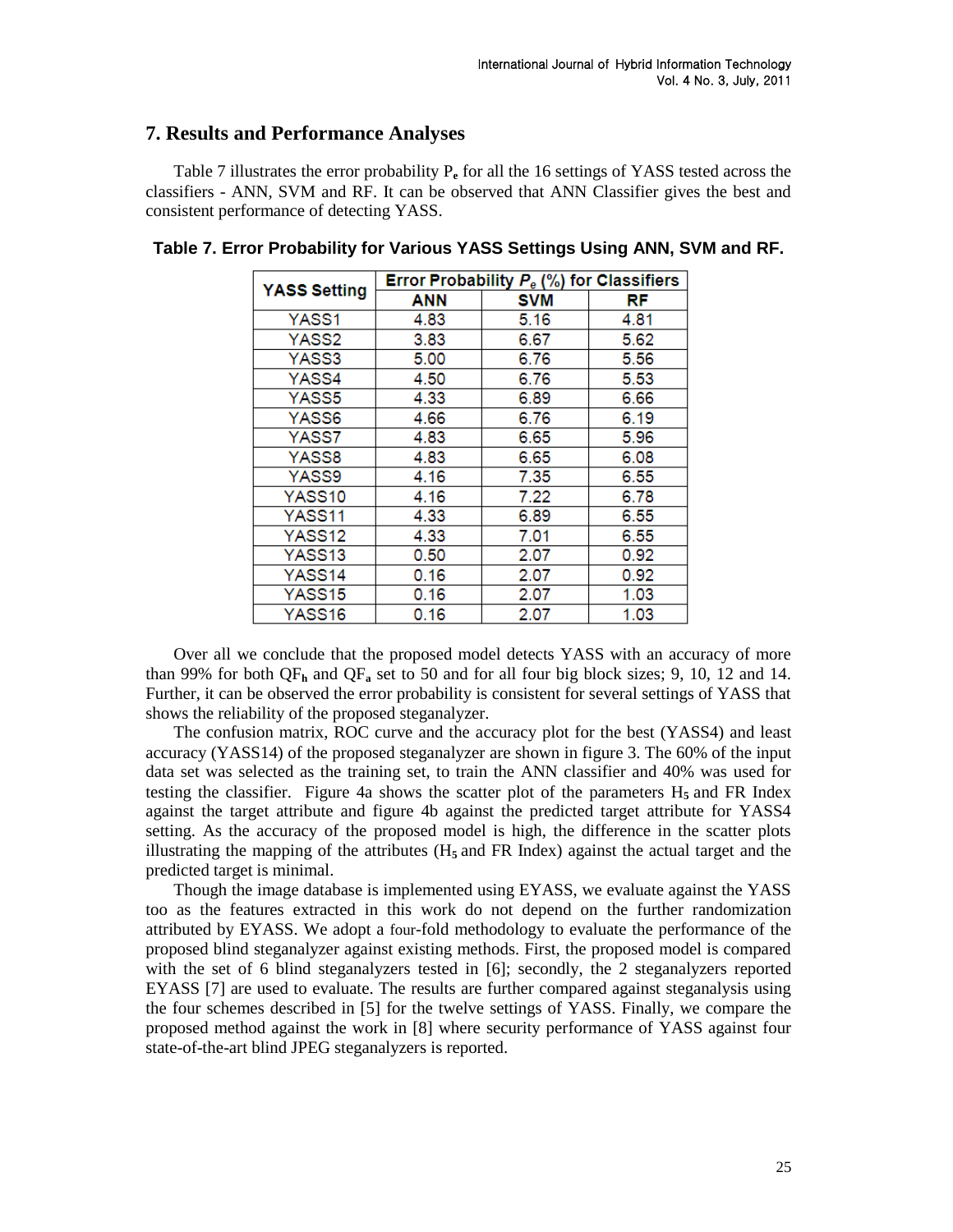### **7.1. Comparison of the Proposed Model Against Blind Steganalyzers Tested in YASS [6]**

The original authors of YASS evaluate its steganographic security against the following 6 blind steganalysis schemes [6]. The numbers following the name of the scheme indicate the number of features used in the prediction model; we adopt the same notation as used in [6]. The comparison results are shown in table 8.

- 1. **Farid-72:** uses wavelet based features for steganalysis [23].
- 2. **PF-23:** uses DCT based steganalytic feature vectors [24].
- 3. **PF-274:** uses a combination of Markov and DCT features [9].
- 4. **DCT hist:** Histogram of DCT coefficients from a low-frequency band [11].
- 5. **Xuan-39:** uses spatial domain features for steganalysis [12].
- 6. **Chen-324:** Steganalysis based on statistical moments [13].

# **7.2.Comparison of Our Proposed Model Against Blind Steganalyzers Used in EYASS [7].**

EYASS evaluates the settings for YASS1 using the steganalyzers, PF-274 [9] and Chen-324 [13]. The detection accuracy using PF-274 is found to be 59% and Chen-324 to be 58% whereas the proposed steganalyzer model yields a detection accuracy of 90.34% which is superior to the compared methods.

|                                | <b>Steganalyzer Detection Accuracy</b> |              |               |                 |         |                 |                                 |
|--------------------------------|----------------------------------------|--------------|---------------|-----------------|---------|-----------------|---------------------------------|
| <b>YASS</b><br><b>Settings</b> | Farid-72                               | <b>PF-23</b> | <b>PF-274</b> | <b>DCT hist</b> | Xuan-39 | <b>Chen-324</b> | <b>Proposed</b><br><b>Model</b> |
| YASS5                          | 0.52                                   | 0.53         | 0.59          | 0.55            | 0.52    | 0.54            | 0.913                           |
| YASS6                          | 0.51                                   | 0.57         | 0.60          | 0.54            | 0.54    | 0.55            | 0.907                           |
| YASS7                          | 0.52                                   | 0.53         | 0.62          | 0.55            | 0.53    | 0.53            | 0.903                           |
| YASS8                          | 0.52                                   | 0.52         | 0.54          | 0.53            | 0.52    | 0.53            | 0.903                           |
| YASS9                          | 0.55                                   | 0.59         | 0.77          | 0.64            | 0.63    | 0.75            | 0.917                           |
| YASS10                         | 0.55                                   | 0.59         | 0.79          | 0.64            | 0.64    | 0.65            | 0.917                           |
| YASS11                         | 0.54                                   | 0.56         | 0.74          | 0.60            | 0.57    | 0.60            | 0.913                           |
| YASS12                         | 0.51                                   | 0.60         | 0.65          | 0.54            | 0.53    | 0.55            | 0.913                           |
| YASS13                         | 0.52                                   | 0.56         | 0.58          | 0.53            | 0.54    | 0.57            | 0.990                           |
| YASS <sub>14</sub>             | 0.51                                   | 0.55         | 0.56          | 0.53            | 0.56    | 0.51            | 0.997                           |
| YASS15                         | 0.52                                   | 0.54         | 0.53          | 0.51            | 0.54    | 0.55            | 0.997                           |
| YASS <sub>16</sub>             | 0.51                                   | 0.54         | 0.55          | 0.53            | 0.51    | 0.54            | 0.997                           |

**Table 8. Comparison of the Proposed Model with Blind Steganalyzers Tested in [6].**

# **7.3. Comparison of Our Proposed Model Against Steganalytic Feature Sets Tested in [5].**

A 1,234 dimensional Cross Dimensional Feature (CDF) set for steganalysis is proposed in [5]. Table 9 shows the comparative analysis. The CDF feature set is a combination of three other steganalytic feature sets - MP-486 (uses Markov process features for steganalysis) [10], CC-PEV-548 (uses Cartesian-calibrated Pevny feature set) [5] and SPAM-686 (uses second order Markov chain based features) [14].

**Table 9. Comparison of our proposed model with blind steganalyzers tested in [5].**

|                                     |      |      |      |      | Steganalyzer   MP-486   CC-PEV-548   SPAM-686   CDF-1234   Proposed Model |
|-------------------------------------|------|------|------|------|---------------------------------------------------------------------------|
| $\mid$ YASS5 $P_{\circ}$ (%) $\mid$ | 15.5 | 16.4 | 15.2 |      | 4.33                                                                      |
| YASS6 $P_e$ (%)                     |      | 26   | 14.5 | 12.4 | 4.66                                                                      |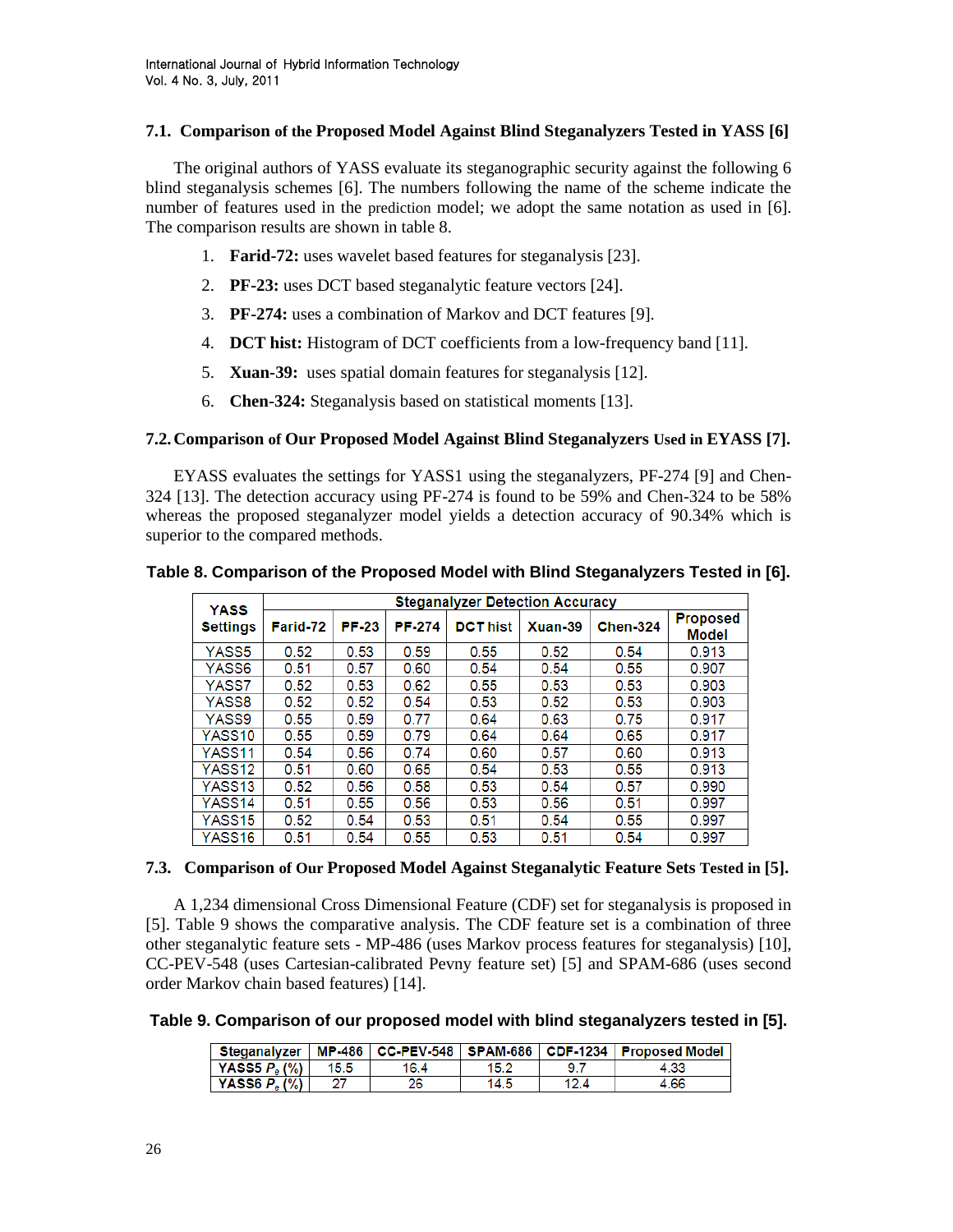#### **7.4. Comparison of Our Proposed Model Against Steganalytic Feature Sets Tested in [8].**

YASS is tested against four state-of-the-art steganalyzers in [8]. Chen-324, MP-486, PF-274 are tested besides a fourth steganalyzer that uses the same features of PF-274 but without calibration, we denote this steganalyzer as NonClbPF-274. The comparative results are shown in table 10. The classification results obtained using only the ANN classifier only is tabulated.

# **8. Conclusions and Future Work**

The proposed work evaluates the proposed blind steganalyzer to attack YASS; the performance analyses show that the detection accuracy is consistent over a wide range of YASS settings and much superior to most other blind steganalyzers in vogue..

The features used in this statistical steganalyzer are unique when evaluated against several classifier techniques; moreover the proposed model employs only a 5-dimensional feature vector as compared to several reliable attacks that use several hundreds of features.

Our future work includes analyzing settings of the variance parameter in Extended YASS. Further we attempt to extend the existing model to a multi-class classification problem to predict block size by using extra features.

| Table 10. Comparison of Our Proposed Model with Blind Steganalyzers Tested in [8]. |  |
|------------------------------------------------------------------------------------|--|
|------------------------------------------------------------------------------------|--|

| <b>YASS Setting</b> | <b>Chen-324</b> | <b>MP-486</b> | <b>PF-274</b> | NoClbPF-274 | <b>Proposed Model</b> |
|---------------------|-----------------|---------------|---------------|-------------|-----------------------|
| YASS5               | 79.1            | 80.4          | 87.2          | 83.2        | 91.3                  |
| YASS6               | 80.8            | 80.4          | 86.3          | 85.4        | 90.7                  |
| YASS7               | 69.3            | 71.7          | 77.8          | 73.8        | 90.3                  |
| YASS8               | 61.5            | 63.4          | 68.9          | 66.3        | 90.3                  |
| YASS9               | 96.3            | 97.2          | 96.6          | 97.2        | 91.7                  |
| YASS <sub>10</sub>  | 98.5            | 98.7          | 98.6          | 98.7        | 91.7                  |
| YASS <sub>11</sub>  | 93.2            | 94.4          | 95.3          | 94.4        | 91.3                  |
| YASS <sub>12</sub>  | 82.1            | 83.0          | 88.0          | 85.5        | 91.3                  |
| YASS <sub>13</sub>  | 83.9            | 85.8          | 87.7          | 88.0        | 99.0                  |
| YASS <sub>14</sub>  | 84.1            | 86.0          | 89.5          | 89.4        | 99.7                  |
| YASS <sub>15</sub>  | 72.4            | 75.0          | 81.1          | 79.7        | 99.7                  |
| YASS <sub>16</sub>  | 64.4            | 67.2          | 72.5          | 70.6        | 99.7                  |



**Fig. 3. Confusion Matrix, ROC Curve, Accuracy Plot for the Best and Least Accuracy of the Proposed Steganalyzer.**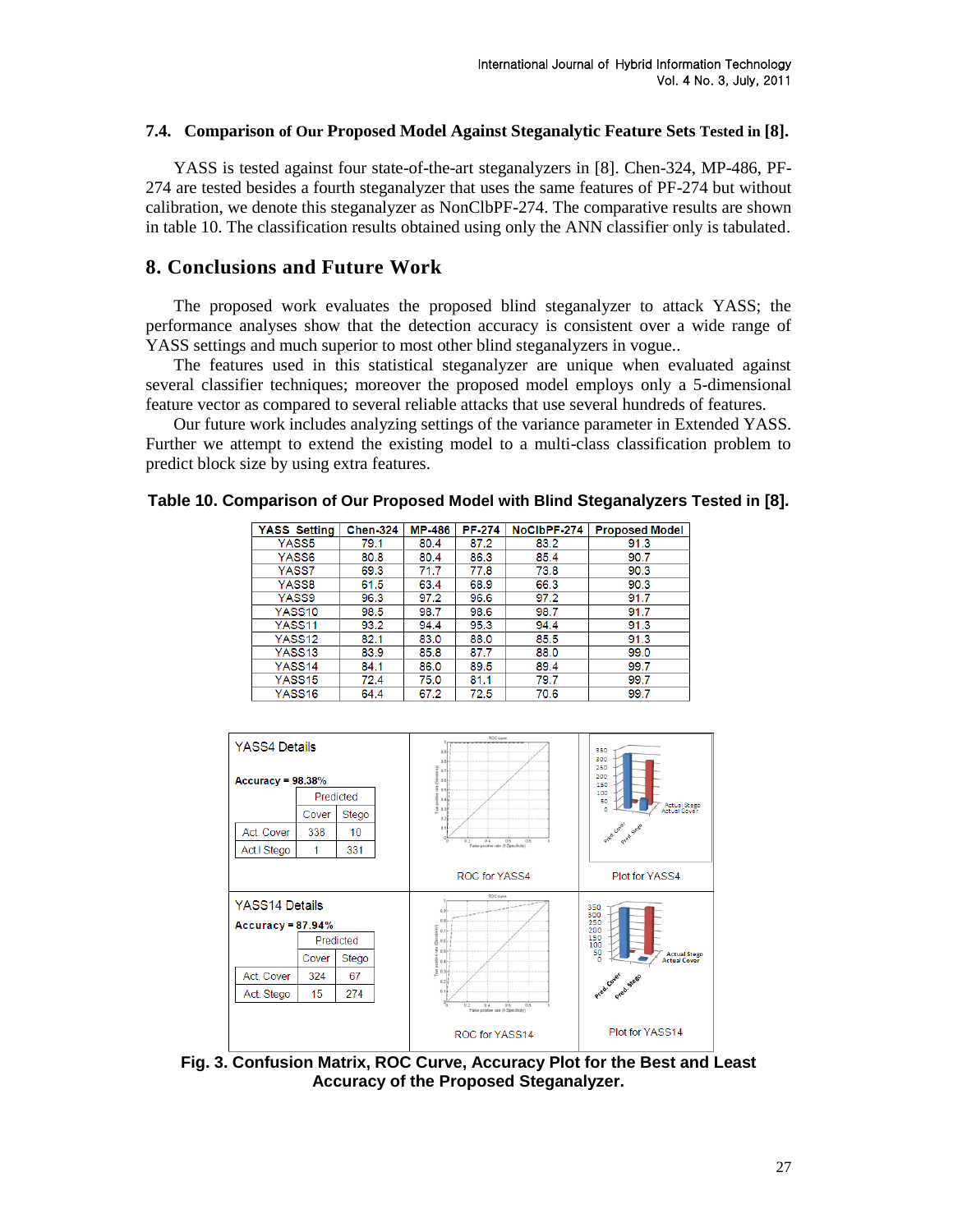International Journal of Hybrid Information Technology Vol. 4 No. 3, July, 2011



**Fig. 4. Scatter Plots Depicting H5 (X axis) and FR Index (Y axis) Against Actual Target (4a) and Predicted Target (4b) for YASS1.**

# **References**

- [1] B.Li, J.He, J.Huang and Y.Q.Shi, "A Survey on Image Steganography and Steganalysis", Journal of Information Hiding and Multimedia Signal Processing, vol.2, number 2, April 2011.
- [2] J. Kodovsk´y and J.Fridrich, "Calibration Revisited", In Proceedings of the 11th ACM Workshop on Multimedia and Security, New York, USA, 2009, pp. 63–74.
- [3] D.Fu, Y.Q.Shi, D.Zou and G.Xuan, "JPEG Steganalysis using Empirical Transition Matrix in Block DCT Domain", In International Workshop on Multimedia Signal Processing, Victoria, BC, Canada, 2006.
- [4] Li Bin, Huang Jiwu and Shi Qing Yuni, "Steganalysis of YASS", In IEEE Transactions on Information Forensics and Security, 2009, vol. 3, pp. 369-382.
- [5] J.Kodovsky, T.Pevny and J.Fridrich, "Modern Steganalysis can Detect YASS", In Proceedings of SPIE, Electronic Imaging, Media Forensics and Security XII, San Jose, CA 2010.
- [6] K.Solanki, A.Sarkar and B.S.Manjunath, "YASS: Yet Another Steganographic Scheme that Resists Blind Steganalysis", In Proceedings of 9th International Workshop on Information Hiding, 2007, pp. 16-31.
- [7] K.Solanki, A.Sarkar, A and B.S.Manjunath, "Further Study on YASS: Steganography based on Randomized Embedding to Resist Blind Steganalysis", In Proceedings of SPIE, San Jose, CA, 2008, vol. 6819, pp. 16-31.
- [8] F.Huang, J.Huang, and Y.Q.Shi, "An Experimental Study on the Security Performance of YASS", In IEEE press.
- [9] T.Pevn´y and J.Fridrich, "Merging Markov and DCT Features for Multi-class JPEG Steganalysis", In Proceedings of SPIE, 2007, vol. 6505, pp. 03-04.
- [10] Y.Q.Shi, C.Chen and W.Chen, "A Markov Process based Approach to Effective Attacking JPEG Steganography", In 8th International Workshop on Information Hiding, LNCS- Springer-Verlag, Alexandria, VA , 2006, vol. 4437, pp. 249–264.
- [11] K.Solanki, K.Sullivan, U.Madhow, B.S.Manjunath and S.Chandrasekaran, "Probably Secure Steganography: Achieving Zero K-L Divergence using Statistical Restoration", In Proceedings of ICIP, Atlanta, GA, USA, 2006, pp. 125–128.
- [12] G.Xuan, et al. "Steganalysis based on Multiple Features Formed by Statistical Moments of Wavelet Characteristic Functions", In Proceedings of 7th International Workshop on Information Hiding, LNCS, 2005.
- [13] C.Chen, Y.Q.Shi, W.Chen and G.Xuan, "Statistical Moments based Universal Steganalysis using JPEG-2D Array and 2-D Characteristic Function", In Proceedings of ICIP, Atlanta, GA, USA, 2006, pp.105–108.
- [14] T.Pevný, P.Bas and J.Fridrich, "Steganalysis by Subtractive Pixel Adjacency Matrix", In Proceedings of the 11th ACM Multimedia and Security Workshop, Princeton, 2009, pp. 75–84.
- [15] C.Chen and Y.Q.Shi, "JPEG Image Steganalysis Utilizing both Intrablock and Interblock Correlations" , In Proceedings of International Symposium on Circuits and Systems, 2008, pp. 3029–3032.
- [16] V.H.Bhat, S.Krishna, P.D.Shenoy, K.R.Venugopal and L.M.Patnaik, "JPEG Steganalysis using HBCL Statistics and FR Index", In Intelligence and Security Informatics, LNCS- Springer-Verlag,, 2010, vol. 6122/2010, pp. 105-112.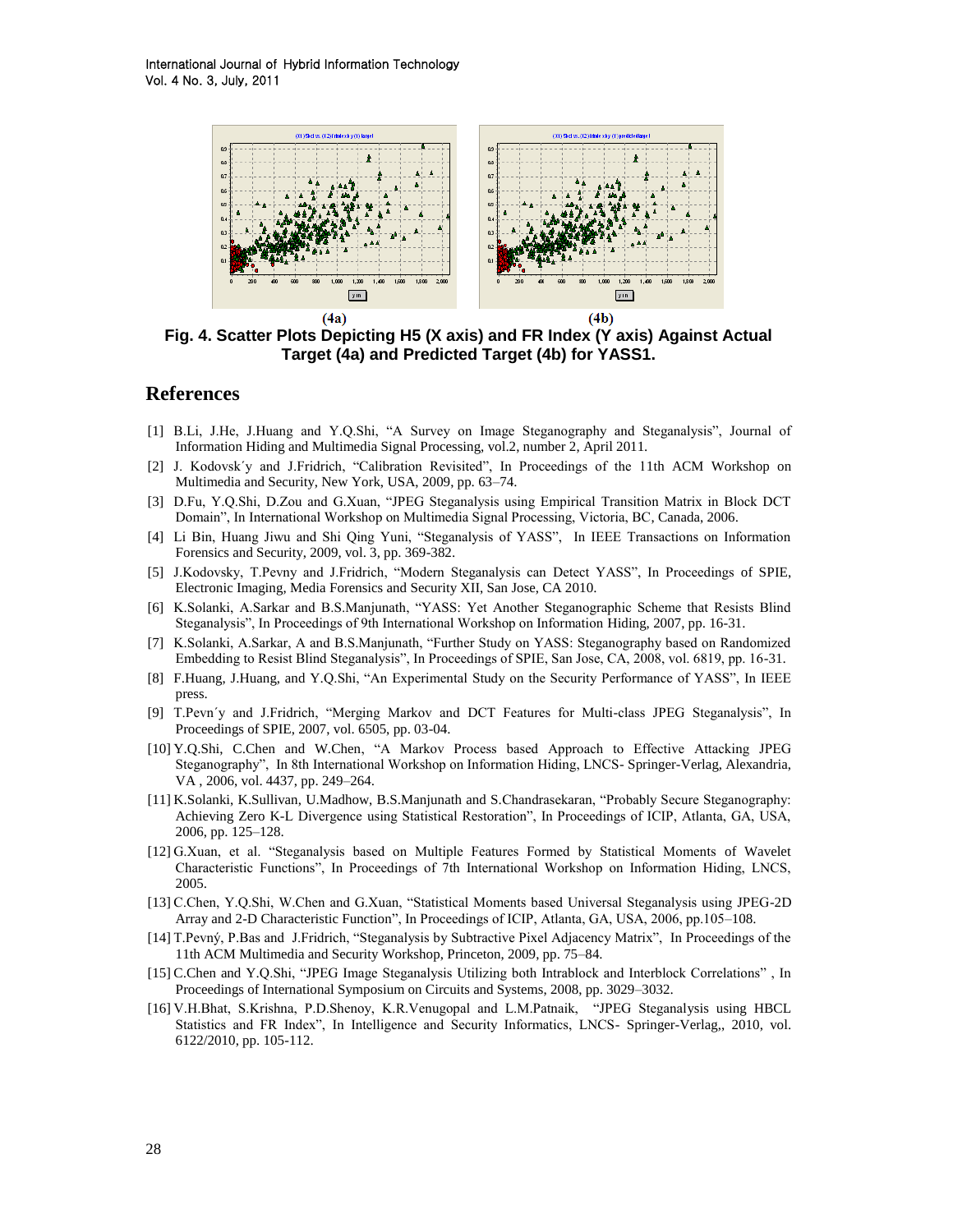- [17] B.Chen and G.W.Wornell, "Quantization Index Modulation: A class of Provably Good Methods for Digital Watermarking and Information Embedding", In IEEE Transactions on Information Theory, 2001, vol. 47, pp. 1423-1443.
- [18] M.Kharrazi, H.T.Sencar, N.Memon, "A Performance Study of Common Image Steganography and Steganalysis Techniques", Journal of Electronic Imaging, 2006, vol. 15, issue 4.
- [19] C.Bishop, "Neural Networks for Pattern Recognition", Oxford, Oxford University, UK, 1995.
- [20] C.Burges, "A Tutorial on Support Vector Machines for Pattern Recognition", Data Mining and Knowledge Discovery, 1998, vol. 2, pp. 121-167.
- [21] Ho.Tin, "Random Decision Forest", In Third International Conference on Document Analysis and Recognition, 1995, pp. 278-282.
- [22] Random Forests, http://debian.mc.vanderbilt.edu/R/CRAN/web/packages/ randomForest/ randomForest.pdf
- [23] S.Lyu and H.Farid, "Detecting Hidden Messages using Higher-order Statistics and Support Vector Machines", In Proceedings of 5th International Workshop on Information Hiding, LNCS- Springer-Verlag, 2002, vol. 2578.
- [24] T.Pevny and J.Fridrich, "Multi-class Blind Steganalysis for JPEG Images", In Proceedings of SPIE, San Jose, CA, 2006, vol. 6072 pp. 1-13.

### **Authors**



**Veena H Bhat** is a research scholar, currently pursuing Ph.D in the area of Data Mining. She is working as a Professor at IBS-Bangalore in Department of IT and Systems. She has completed her Bachelors in Electronics and Communications (1991) from Karnataka Regional Engineering College, Surathkal and Masters in Information Technology (2005) from University Visvesvaraya College of Engineering, Bangalore University, Bangalore. Her stint in the software industry, working with PSI-Bull India, Tata Consultancy Services and Titan Industries Limited has helped her to have a good industry-academics perspective. Her research interests include Data Mining, Business Intelligence and Digital Forensics.



**Krishna S** is pursuing his Bachelors in Electronics and Communication Engineering at University Visvesvaraya College of Engineering, Bangalore University, Bangalore. His research interests include Data Mining, Image Processing and Signal Processing.



**P Deepa Shenoy** obtained her Ph.D in Computer Science and Engineering from the Bangalore University. Currently she is working as a Professor, Department of Computer Science and Engineering, at University Visvesvaraya College of Engineering, Bangalore University, Bangalore. She received Bachelors and Masters degree from Bangalore University. She has published more than seventy research papers in international conferences and journals. Her research interests are Soft Computing, Data Mining and Bio-metrics.